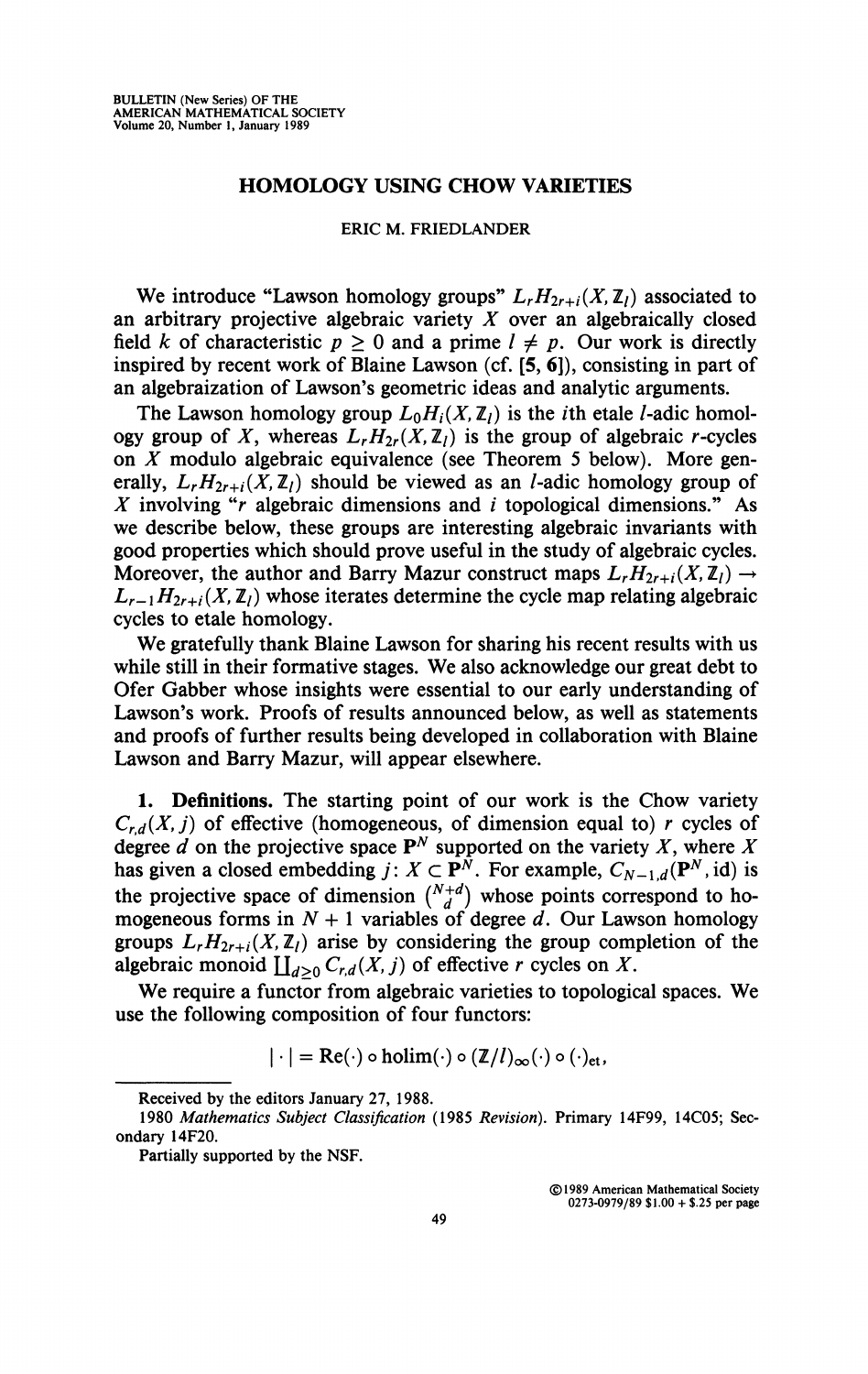where  $(\cdot)_{et}$  is the etale topological type functor from varieties to inverse systems of simplicial sets (cf. [4]),  $(\mathbb{Z}/l)_{\infty}(\cdot)$  is the Bousfield-Kan  $\mathbb{Z}/l$ completion functor (cf.  $[1]$ ), holim( $\cdot$ ) is the Bousfield-Kan homotopy inverse limit functor (cf. [1]), and  $Re(\cdot)$  is the geometric realization functor from simplicial sets to topological spaces.

DEFINITION 1. Let  $X$  be a projective algebraic variety with a given closed embedding  $j: X \subset \mathbf{P}^N$ , and let *r* denote a nonnegative integer  $\leq \dim(X)$ . Applying the functor  $|\cdot|$  and the bar construction to the algebraic monoid  $\coprod_{d\geq 0} C_{r,d}(X,j)$ , we obtain the simplicial space

$$
* = \coprod_{a \in A} |C_a| \equiv \coprod_{a,b \in A} |C_a \times C_b| \equiv \coprod_{a,b,c \in A} |C_a \times C_b \times C_c| \cdots
$$

where *A* denotes the monoid of connected components of  $\coprod_{d\geq 0} C_{r,d}(X, j)$ and  $C_a$  denotes the component associated to  $a \in A$ . We denote by  $\mathcal{B}_r(X)$ the space obtained as the geometric realization of this simplicial space and we define the *stable Chow space of r-cycles*, denoted  $\Omega \mathcal{B}_r(X)$ , to be the loop space of  $\mathcal{B}_r(X)$ .

**PROPOSITION 2.** The spaces  $\mathcal{B}_r(X)$  and  $\Omega \mathcal{B}_r(X)$  are infinite loop spaces. *Moreover, there is a natural map of H-spaces*  $\prod_{a \in A} |C_a| \to \Omega \mathcal{B}_r(X)$  which *is a topological group completion.* 

If we restrict our attention to complex varieties and if we replace the functor  $|\cdot|$  by the functor  $(\cdot)^{an}$  which associates to a complex variety its underlying topological space with the analytic topology, then the above construction yields a space  $\Omega \mathcal{B}_r(X^{\text{an}})$ , the *analytic stable Chow space of rcycles.* In the special case in which  $X = \mathbf{P}^N$ , the space  $\mathcal{C}_r(\mathbf{P}^N)$  considered by Lawson is homotopy equivalent to the identity component of  $\Omega \mathcal{B}_r(X^{\text{an}})$ . More generally,  $\Omega \mathscr{B}_r(\hat{X}^{\text{an}})$  entails the stabilization of  $\prod_{d>0} C_{r,d}(\hat{X}^{\text{an}},j)$ with respect to all its connected components, whereas Lawson's original construction involved stabilization with respect to addition of multiples of a chosen linear subspace assumed to lie in *X* [5]. Lawson's proof of his main theorem (Theorem 2 of [5]; our algebraic version is Theorem 6 below) taken in conjunction with the topological group completion property of Proposition 2 applies to prove an analogous theorem for  $\Omega \mathscr{B}_r(X^{\text{an}})$  valid for any complex projective variety X and including a nontrivial statement concerning connected components. The homotopy groups  $\pi_*(\Omega \mathcal{B}_r(X^{\text{an}}))$  are an integral form for  $\pi_*(\Omega \mathcal{B}_r(X))$  whose complexification  $\pi_*(\Omega\mathcal{B}_r(X^{\rm an})\otimes\mathbb{C}$  admits the structure of a colimit of mixed Hodge structures respected by many of our algebraic arguments.

In what follows, we ignore this finer structure provided when  $k = \mathbb{C}$  by  $\Omega \mathscr{B}_r(X^{\text{an}})$ , choosing to concentrate on the more algebraic  $\Omega \mathscr{B}_r(X)$ .

**DEFINITION** 3. The Lawson homology group  $L_r H_{2r+i}(X, \mathbb{Z}_l)$  is the *i*th homotopy group of the stable Chow variety space  $\Omega \mathcal{B}_{r}(X)$  for some embedding  $i: X \subset \mathbf{P}^N$ :

$$
L_r H_{2r+i}(X,\mathbb{Z}_l)=\pi_i(\Omega \mathscr{B}_r(X)).
$$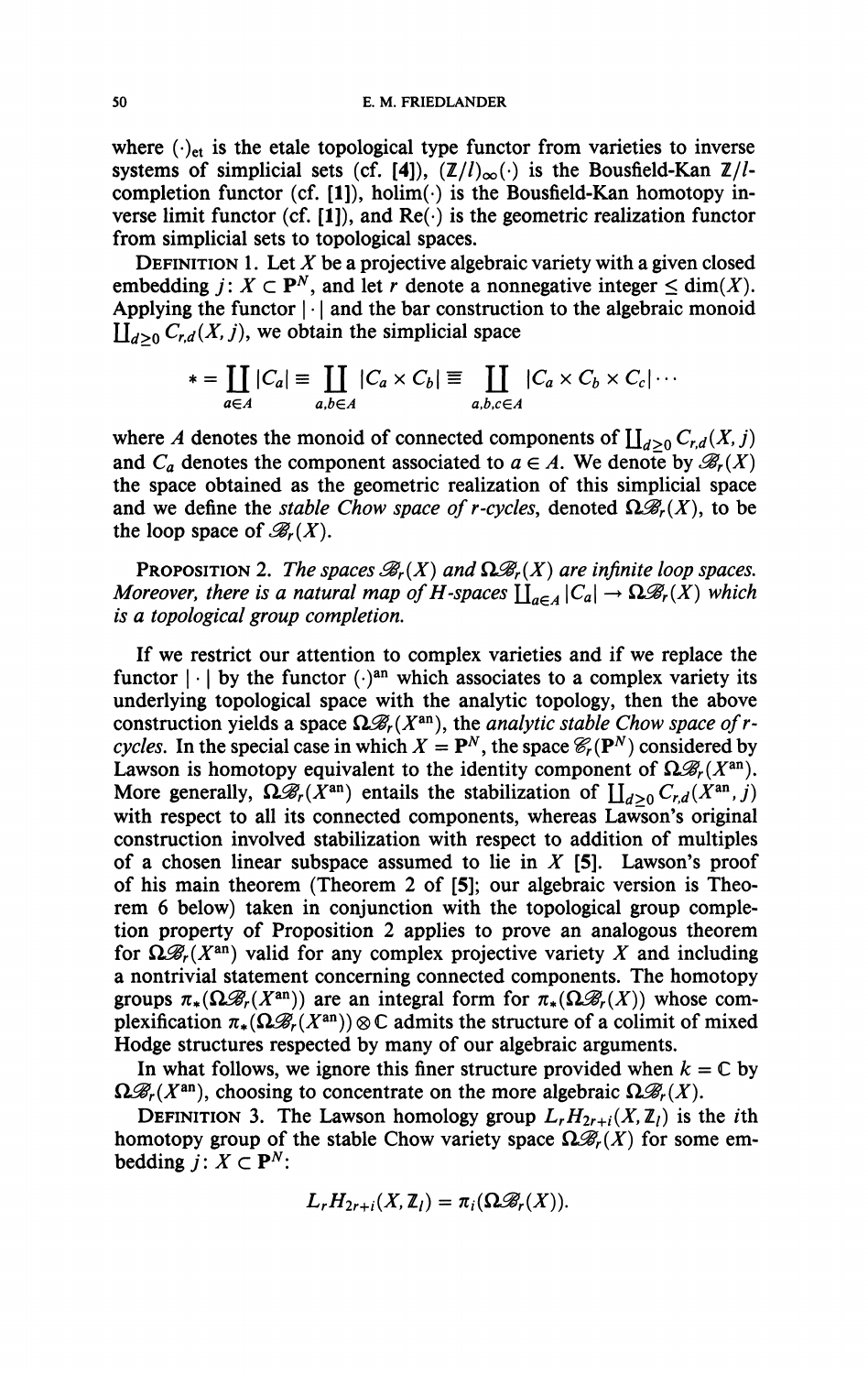**2. Basic properties.** In the following proposition, we state basic formal properties of the Lawson homology groups. The homotopy groups of  $\Omega \mathcal{B}_r(X^{\text{an}})$  also satisfy properties 4(a), 4(c), and 4(d), but not 4(b).

PROPOSITION 4. (a) The Lawson homology groups  $L_r H_{2r+i}(X, \mathbb{Z}_l)$  are *independent (up to natural isomorphism) of the embedding*  $j: X \subset \mathbf{P}^N$ *used to define them.* 

(b) *If X can be defined as the zero locus in some projective space of homogeneous equations all of whose coefficients lie in some subfield F ofk (i.e., X is defined over F), then Gal(k/F) naturally acts on*  $L_r H_{2r+i}(X, \mathbb{Z}_l)$ *for any r*  $\lt$  dim(*X*), *i*  $> 0$ .

(c) Any map  $f: X \rightarrow Y$  naturally induces a homomorphism

 $f_*$ :  $L_r H_{2r+i}(X, \mathbb{Z}_l) \rightarrow L_r H_{2r+i}(Y, \mathbb{Z}_l)$ 

*for any*  $0 \le r \le \dim(X)$ ,  $0 \le i$ .

(d) Any flat map  $g: X \to Y$  induces a homomorphism

 $g^*$ :  $L_r H_{2r+i}(Y, \mathbb{Z}_l) \to L_{r+c} H_{2r+2c+i}(X, \mathbb{Z}_l)$ 

*for any*  $0 \le r \le \dim(Y)$ ,  $0 \le i$ , where  $c = \dim(X) - \dim(Y)$ .

The proofs of properties 4(a), (c), (d) use *rational continuous maps,* our name for correspondences sufficiently like morphisms that they induce continuous maps via the functor  $|\cdot|$ . Property 4(b) is a consequence of the algebraic nature of the definition of Lawson homology groups.

As mentioned earlier, the special cases  $r = 0$  and  $i = 0$  yield familiar invariants.

THEOREM 5. *Assume X is connected. Then* 

$$
L_0H_i(X,\mathbb{Z}_l)=\begin{cases} \mathbb{Z}, & i=0, \\ \lim H_i(X_{\text{et}},\mathbb{Z}/l^n), & i>0, \end{cases}
$$

*where the inverse limit is indexed by pairs arising from the indexing category of the pro-simplicial set Xet (i.e., the etale topological type of X) and the natural numbers n >* 0. *Moreover,* 

 $L_r H_{2r}(X, \mathbb{Z}_l) = (r$ -cycles on X)/algebraic equivalence.

The proof that  $L_0H_i(X,\mathbb{Z}_l)$  equals *l*-adic etale homology relies upon an analysis by P. Deligne [2] of the etale cohomology of symmetric products of varieties as well as the classical Dold-Thom theorem [3]. The fact that  $L_r H_{2r}(X, \mathbb{Z}_l)$  equals algebraic *r*-cycles modulo algebraic equivalence is proved using the group completion assertion of Proposition 2 and an understanding of the connected components of  $\coprod_{d\geq 0} C_{r,d}(X, j)$ .

3. Algebraic suspension. Following Lawson [5], we consider the "algebraic suspension" operation  $\Sigma(\cdot)$  sending a closed algebraic subvariety Y of  $P^n$  to its cone  $\Sigma Y$  in  $P^{n+1}$  (defined by the same homogeneous equations not involving the new homogeneous coordinate). Theorem 6 is our algebraic generalization of Lawson's main theorem [5, Theorem 2].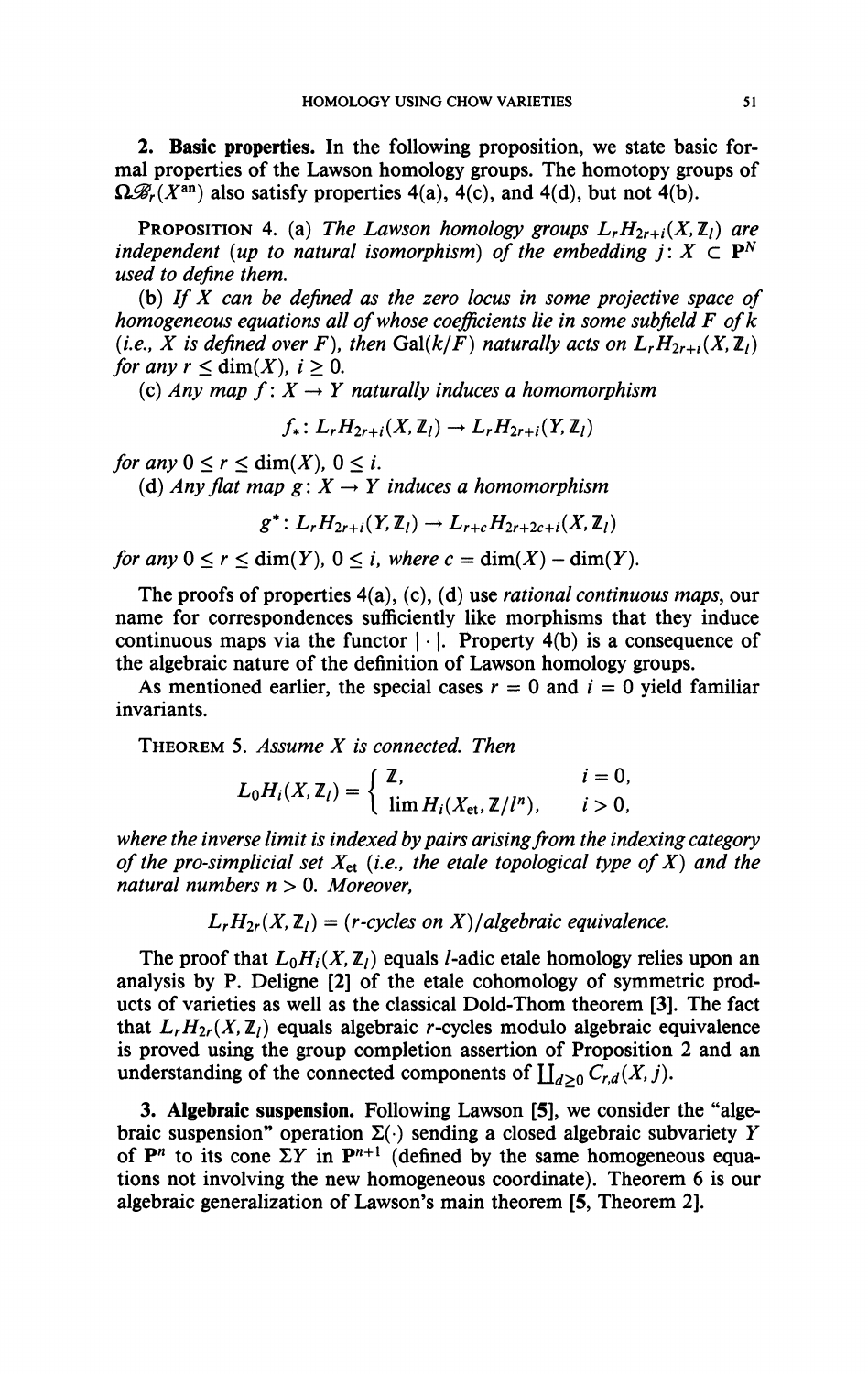**THEOREM** 6. *Algebraic suspension*  $\Sigma(\cdot)$  *induces a homotopy equivalence*  $\Sigma: \mathcal{B}_r(X) \to \mathcal{B}_{r+1}(\Sigma X)$ . Consequently,  $\Sigma$  induces isomorphisms

$$
\Sigma_*\colon L_rH_{2r+i}(X,\mathbb{Z}_l)\to L_{r+1}H_{2r+2+i}(\Sigma X,\mathbb{Z}_l)
$$

for any  $0 \le r \le \dim(X)$ ,  $0 \le i$ .

The proof of Theorem 6 places in the context of correspondences and Chow coordinates (cf. [7]) Lawson's proof of his suspension theorem [6]. Namely, we consider the open subset  $T_{r+1,d}(\Sigma X)$  of  $C_{r+1,d}(\Sigma X)$  consisting of those cycles each component of which meets  $X \subset \Sigma X$  properly. We exhibit a rational continuous map which provides a homotopy deformation retraction for the subspace  $|\Sigma(C_{r,d}(X))| \simeq C_{r,d}(X)$  inside  $|T_{r+1,d}(\Sigma X)|$ . Furthermore, for integers  $e \gg 0$ , we construct another rational continuous map which provides a homotopy relating multiplication of cycles on  $\sum X$  by *e*,  $|C_{r+1,d}(\Sigma X)| \rightarrow |C_{r+1,de}(\Sigma X)|$ , to a map which factors through  $\left|T_{r+1,de}(\Sigma X)\right|$  and restricts to multiplication by *e* on  $\left|T_{r+1,d}(\Sigma X)\right|$ . We complete the proof by interpreting the topological group completion of  $\coprod_{d>0} |C_{r+1,d}(\Sigma X)|$  as an *H*-space homologically equivalent to a mapping telescope.

**4. Computations.** Theorems 5 and 6 easily imply the following.

COROLLARY 7.

$$
L_r H_{2r+i}(\mathbf{P}^N, \mathbb{Z}_l) = \begin{cases} \mathbb{Z}, & i = 0, \\ \mathbb{Z}_l, & i = 2, 4, \ldots, 2N - 2r, \\ 0, & \text{otherwise.} \end{cases}
$$

Finally, we describe the Lawson homology groups associated to codimension 1 cycles on a smooth projective algebraic variety  $X$ .

 $\mathcal{F}$  and  $\mathcal{F}$  and  $\mathcal{F}$  are the Lawson homology groups associated to codimension 1 cycles on a smooth projective algebraic variety on *Them. Them. X*  $\mathbf{R}$  **8.**  $\mathbf{R}$  **8.**  $\mathbf{R}$  **8.**  $\mathbf{R}$  **be a smooth projective algebraic variety of dimension of dimension**  $\mathbf{R}$  **<b>c**  $\mathbf{R}$  **c**  $\mathbf{R}$  **c**  $\mathbf{R}$  **c**  $\mathbf{R}$  **c**  $\mathbf{R}$  **c**  $\mathbf{R}$  **c**  $\mathbf{R}$  **c** 

$$
L_{n-1}H_{2n-2+i}(X, \mathbb{Z}_l) = \begin{cases} \text{NS}(X), & i = 0, \\ \lim_{l \to \infty} H_1(\text{Pic}_0(X_{\text{et}}, \mathbb{Z}/l^n), & i = 1, \\ \mathbb{Z}_l, & i = 2, \\ 0, & otherwise, \end{cases}
$$

where  $NS(X)$  denotes the Neron-Severi group of X and  $Pic_0(X)$  denotes the *connected component of the Picard variety of X.* 

The proof of Theorem 8 entails an investigation of the natural map from a sufficiently general component of codimension 1 cycles to  $Pic_0(X)$ . This enables us to verify that the homotopy type of the fiber of the map from  $|\Omega \mathcal{B}_{n-1}(X)| \to |Pic(X)|$  is essentially the *l*-adic homotopy type of from  $|\text{mod }n| \leq \frac{1}{2}$  is essentially the *l* adic homotopy type of infinite complex projective space. infinite complex projective space.

## **REFERENCES**

**1. A. K. Bousfield and D. M. Kan,** *Homotopy limits, completions and localizations,* **Lecture Notes in Math., vol. 304, Springer-Verlag, Berlin and New York, 1972.** 

**2. P. Deligne,** *Cohomologie des puissances symétriques,* **Lecture Notes in Math., vol. 305, Springer-Verlag, Berlin and New York, 1973, pp. 371-414.**